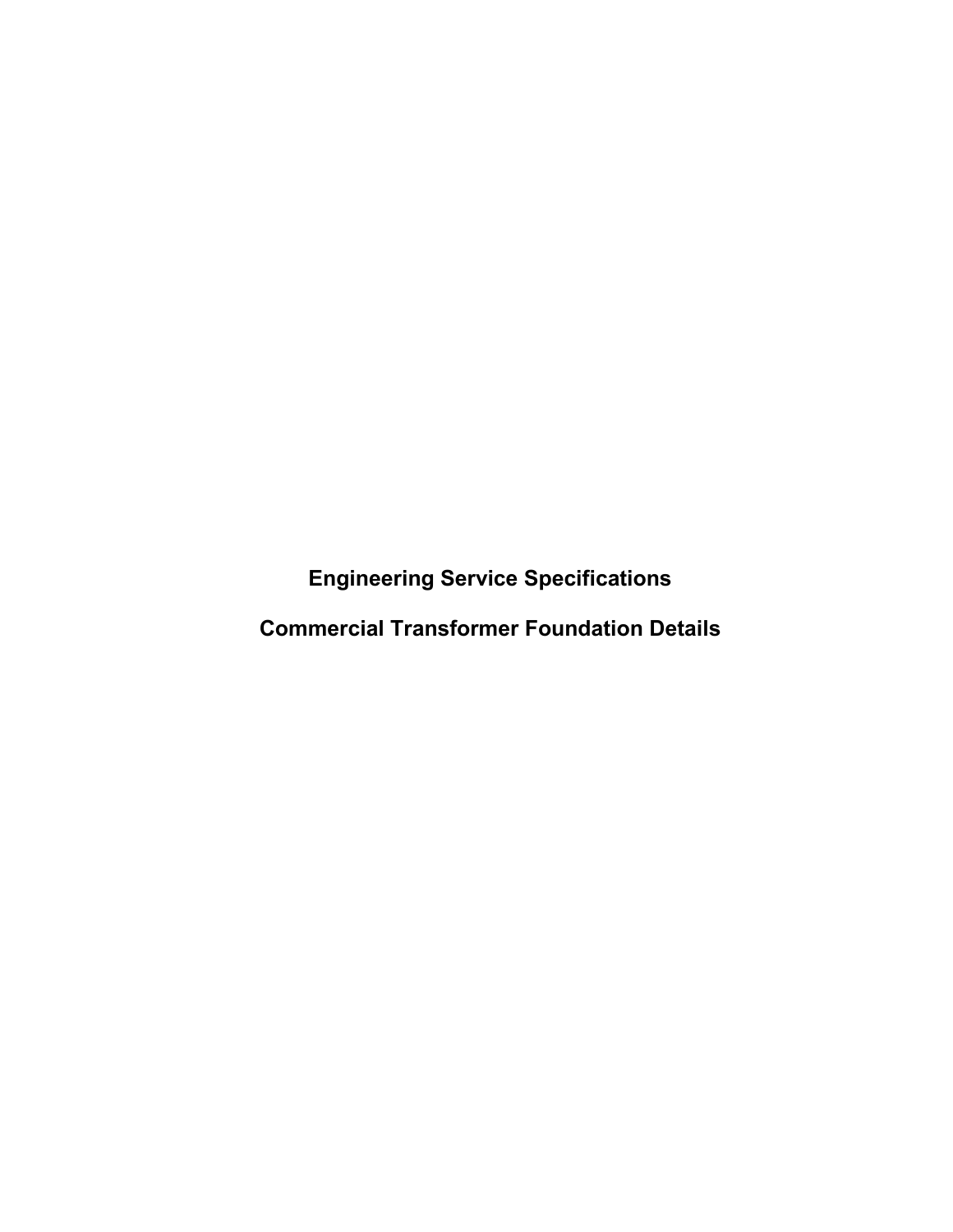

R:\SPECS\RATE&POL\ACAD\In-Progress\DWG14-COMFOUNDATION.dwg